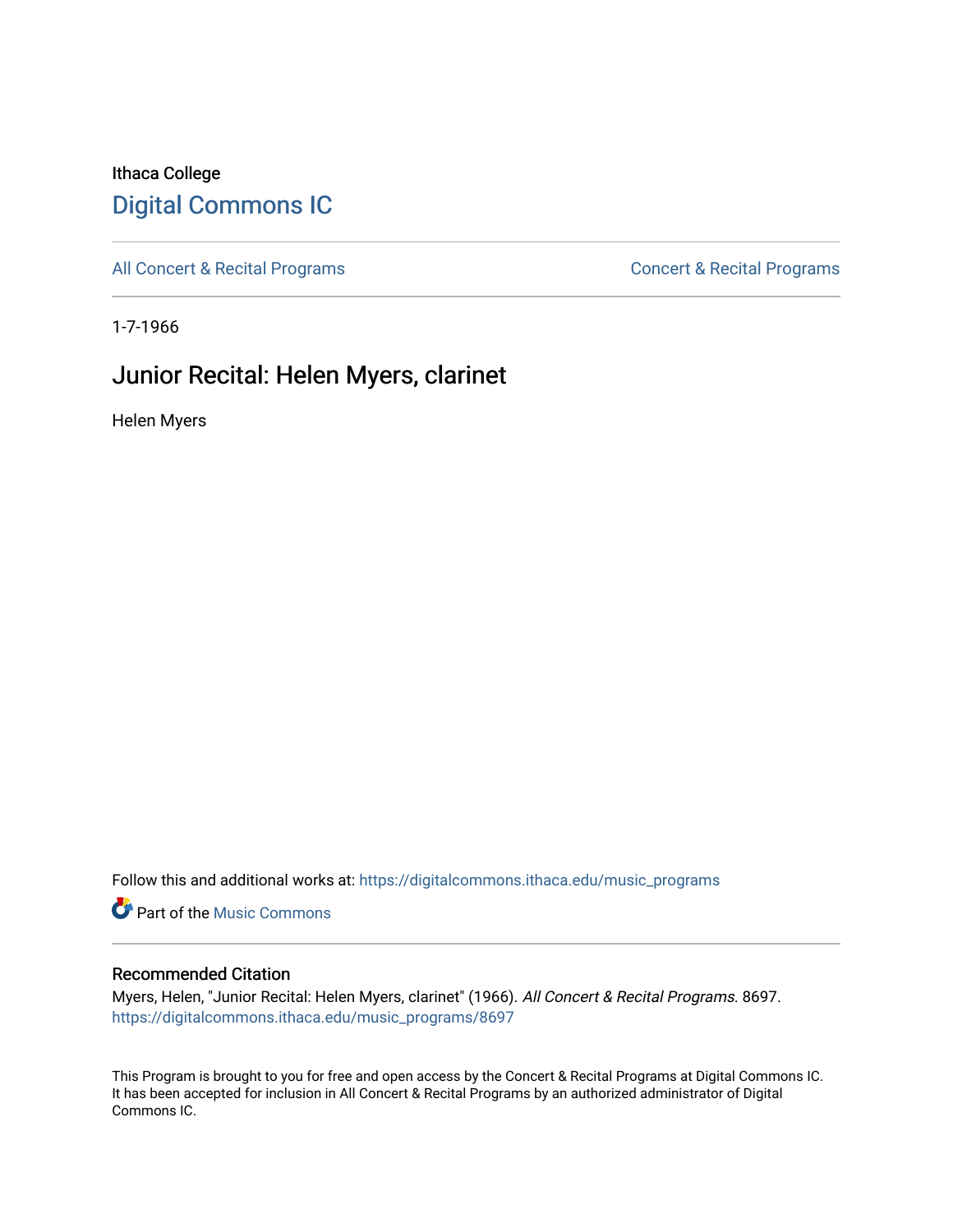# ITHACA COLLEGE **WOED**

SCHOOL OF MUSIC

#### **RECITAL**

Helen Myers - Clarinet

Quintet in A Major, K.581 . . . . . . . . . . . . . W. A. Mozart *Aztegro Larghetto Menuetto Tera con Variazioni*  Janice Decker ] Violins John Naskiewicz] David Becker - Viola David Howard - 'Cello **Sonata,** Opus **120, No.2**  .. **Johannes Brahms**  *A Hegro amabi le Allegro appassionato Andante con moto*  Helen Myers - Clarinet Alpha Hockett - Piano **-Pause-** ..... ... **Paul Hindemith Sonate (1939)**   $\cdot$   $\cdot$ *Massig bewegt Lebhaft Sehr langsam Kleines Rondo*  Helen Myers - Clarinet Alpha Hockett - Piano Zwanzig Gruppen . . . . . . . . . .... Bo Nilsson Helen Myers - Clarinet Alpha Hock�tt - Oboe Leone Buyse - Piccolo *Junior Professional Recital, given in partial fulfiHment of the requirements fo1 the degree, Bachelor of Music.*  FORD AUDITORIUM Friday, January 7, 1966

4:00 P.M.